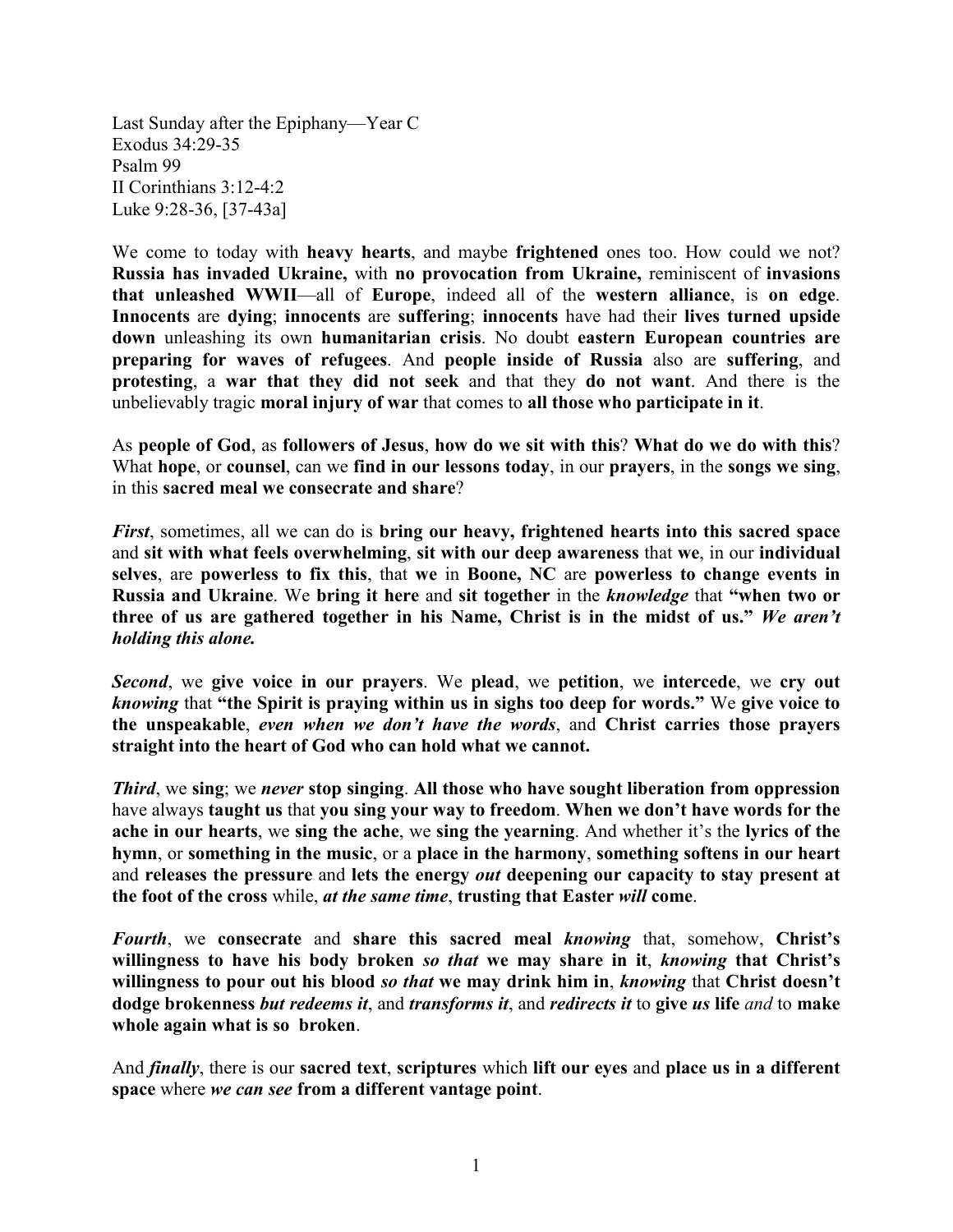Our reading from **Exodus** reminds us that **glory does indeed come in the wilderness**. The **people of God** were **wandering around lost as could be**, *and yet*, **God finds Moses** *there* and **fills him with glory** and **gives him the words the people of God need to hear** that **Moses can then speak to them in commandment**. In that **wilderness space**, **God provides a framework**, a **way to live**, that **will be lifegiving as the people continue to confront all the difficult choices ahead of them**. That is no small thing.

**II Corinthians** reminds us that **minds can be hardened**, **not just hearts**. And while **I disagree mightily with Paul's distinction** that **the people of Israel's minds are veiled**, but **those who turn to the Lord have their minds unveiled—**that's a little too *"we're all good and they're all evil"* **dualistic** for me—even so, this **concept of hardened, veiled minds feels really important**.

We have to **be on guard for what is happening in our minds**, and this is where the **tsunami** of **misinformation** and **disinformation** and **sensational information** that comes at us all the time **feels pertinent**. *We* must **seek to go deeper** and **put on the mind of Christ**, which may mean **turning off the 24/7 adrenalin-laden news cycle**. *We* need to **turn to Christ** and **allow him to lift from us whatever is clouding our sight**, to **gaze upon him** and, and to **trust** that **what Paul describes** *is* **happening to us** *and* **in us**. Hear **Paul** again: **"And all of us, with unveiled faces, seeing the glory of the Lord as though reflected in a mirror, are being transformed into the same image from one degree of glory to another; for this comes from the Lord, the Spirit."** We **can't** *make* **this happen**, but **only** *allow* **Christ to work this transformation within us**. This is the **only way** to **keep our minds clear to then see the lifegiving paths ahead**.

And then **Luke's story of the transfiguration** comes to us reminding us that **glory is never far from the passion**. When **Moses** and **Elijah join Jesus** in **glory** on that **mountain**, they are **"speaking of his departure, which he is about to accomplish in Jerusalem." Jerusalem** is **code language** for **all the events** and **choices that will lead Jesus to the cross**—a **journey we also call "the passion." Peter**, **James**, and **John**, they are **weighed down with sleep**, only **just able to stay awake**, and **Peter can't even entertain the possibility** of **what awaits Jesus in Jersualem**. *They want time to stop right there, build three booths to contain that glorious moment and call it a day*.

**But Jesus is bound for Jerusalem**, and **to Jerusalem he must go**. And **thank God for that** because **as** *this* **week** has shown us, **Jerusalem is always unfolding somewhere**—that **nexus of power and control that is always willing to inflict suffering on innocents** and is **so, so threatened by a love that goes deeper**—a **love of neighbor**, a **love of God**, a **love of freedom**, a **love of** *all* **of humanity**. **At that intersection stands the cross**, and *that* is *always* **where Jesus will plant himself holding all the pain and longing** in **his wide embrace**.

**Peter**, **James**, and **John may want to hang back on that mountain**, but **God is clear**, *our* **path** is to **follow Jesus wherever he goes**. And **to get them to see this deeper truth**, **God** *puts them* **in the cloud**. Hear **Luke's** telling again: **"While [Peter] was saying this, a cloud came and**